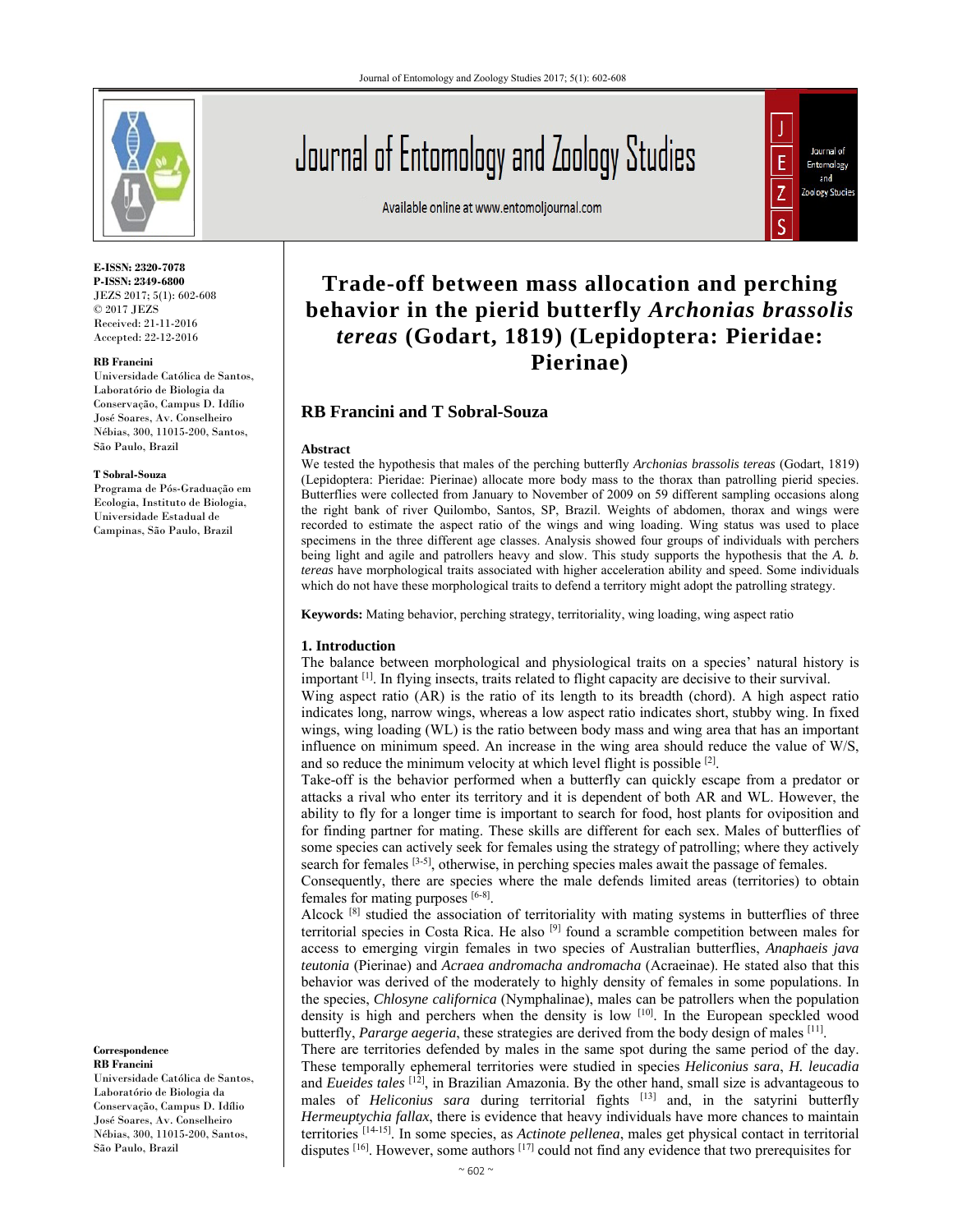contestants in butterflies are filled: the capacity to inflict substantial costs on opponents and capacity to discriminate the sex of flying conspecifics.

Body mass in relation to wing area and/or weather conditions interferes on flight maneuvers [18-19] causing some may be perchers and other patrollers [20-23].

Therefore, it is expected that perching males must allocate more mass to thorax musculature (ratio: thorax mass/body mass) and higher wing loading (ratio: fresh body mass/wing area) than patrollers [24, 19]. These changes should also promote a marked sexual dimorphism because females of this species would not necessarily need the same trade-off.

Encounter sites of *Pereute*, *Leodonta*, *Catasticta*, and *Archonias* butterflies are used as non-resource-based encounter sites to locate mates [25]. In *Catasticta* and *Archonias*, males adopt a perching strategy while waiting at these and other landmarks. Braby  $\&$  Nishida [26] suggested a phylogenetic hypothesis for the Aporiina where patrolling is ancestral state and evolved in the common ancestor of the subtribe, whereas perching is derived and evolved relatively recently in the immediate common ancestor of *Catasticta* + (*Archonias* + *Charonias*).

The butterfly *Archonias brassolis tereas* (Godart, 1819) (Pieridae) is resident in some sites of the coastal area of the state of São Paulo, South eastern Brazil, and particularly abundant at the valley of river Quilombo, Santos, SP  $[27]$ . Ecological or behavioral information on *Archonias* are from [28] focusing on *A. b. approximata* (=*A. tereas approximata*), and *A. b. eurytelle* (=*A. eurytelle*) from Costa Rica. Concerning Brazilian *A. b. tereas*, [29] commented the male territorial behavior, observing that it defends territories formed along edges of roads against other intruding males.

Braby & Nishida<sup>[25]</sup>, described several aspects of the larval and adult behavior, including territoriality of these butterflies. Later  $[26]$ , they hypothesized that the perching genera *Catasticta* and *Archonias* are predicted to have morphological traits associated with higher acceleration ability and speed, such as higher thorax/body mass ratio, higher wing loadings and higher aspect ratios (narrower wings) compared with other obligatory patrolling genera*.* 

Our objective was to test the hypothesis that males of the butterfly *Archonias brassolis tereas* allocate more mass to thorax than other body parts due to their behaviour to defend territorial areas where females are present.

# **2. Material and Methods**

# **2.1. Study area**

We made the observations and samplings along a dirt road on the right bank of the Quilombo's river, near Santos, São Paulo, Brazil (center coordinates 23.51°S and 46.21°W). More details of the study site can be found in [27].

# **2.2. Sampling procedure**

Male butterflies were collected from January to November of 2009 on 59 different sampling occasions when defending its territory (Figure 1) or flying along the road. Sex determination was done observing the terminal portion of abdomen.



**Fig 1:** View of two different males of *A. b. tereas* landed on leaves and searching for intruders in their territory.

Collected material was placed in plastic zip-loc envelopes tagged with adequate data. In the same day, butterflies were killed in a freezer at -10  $\degree$ C for 24 hours, after which they were held at room temperature for at least one hour before determining its body wet mass, using a Sartorius analytical balance (model BP 221S with 0.0001 g precision). Then they were dehydrated by holding in a hot air oven at 60°C for one week to determine and record the dried body mass (dried) of each individual specimen. We carefully separated each part of dehydrated specimens to determine and record the weight of the abdomen, thorax and wings individually. We scanned the wings at resolution of 600 DPI in a HP G2710 scanner to measure the forewing length (FWL) and surface areas of the forewings and hindwings. Aspect ratio of the wings  $(AR = 4$ <sup>\*</sup> wing length<sup>2</sup> / wing area) followed  $[30]$ . Wing loading in N/m<sup>2</sup> (WL =  $\overline{M}$  \* g / S; where  $\overline{M}$  = fresh body mass in kg, g = 9.80665 m/s, and  $S =$  wing area, in m<sup>2</sup>) followed <sup>[20]</sup>, with our original data (g and mm<sup>2</sup>) being converted to these units. We obtained total wing area by superposing about 10% of the FW and the HW and multiplying the result by two, because this was the pattern roughly equivalent to that observed in photographed specimens in the field. The analysis of the photographs of the wings was implemented using ImageJ software <sup>[31]</sup> which permitted the recording of the lengths and integration of the surface areas. Using wing status, each sampled individual was placed in the class 1 when new, in class 2 when intermediate, and in class 3 when old.

# **2.3. Data organization and analysis**

We used R software v. 3.02 win [32] using routines Shapiro Wilk (shapiro.test) to detect data normality, and Kruskall-Walis (kruskal.test) and Wilcox test (pairwise.wilcox.test) to detect differences between samples. Regressions used function  $lm()$  of package MASS  $[33]$ .

# **3. Results**

Males of the butterfly *A. b. tereas* had wet mass ranging from 0.04050 to 0.10110 g (mean = 0.0729 g; sd = 0.0128 g; n = 53; Figure 2A) and dry mass ranging from 0.0154 to 0.0429 g  $(\text{mean} = 0.03108 \text{ g}; \text{ sd} = 0.0060 \text{ g}; \text{ n} = 91; \text{ Figure 2B}).$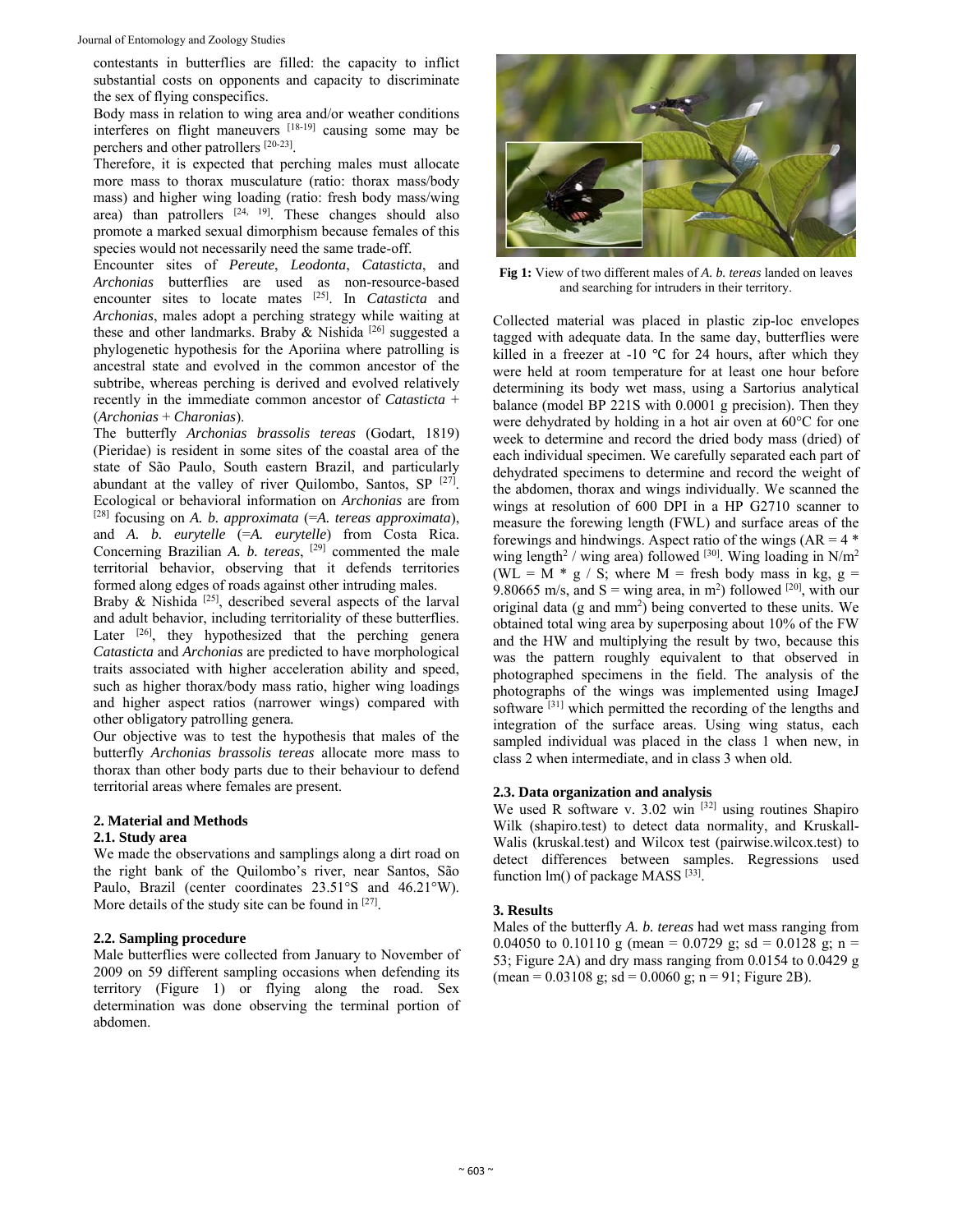

**Fig 2:** (A) Mass of fresh body of males and females of the butterfly *A. b. tereas* in the study area during 2009 (Welch Two Sample t-test = -2.4692; df = 7.104; p = 0.04239). (B) Mass of dried bodies of males and females of the butterfly *A. b. tereas* in the study area during 2009 (Welch Two Sample t-test =  $0.9409$ ; df =  $5.984$ ; p =  $0.3832$ ).

Percentages of water content of males ranged from 34.0% to 47.8% ( $n = 50$ ). Values of FWL were not normally distributed (Shapiro-Wilk normality test  $W = 0.9660$ ;  $p < 0.00007$ ; Figure 5A). Length of forewing ranged from 24.0 to 34.0 mm (median =  $30.00$  mm; n =  $206$ ; Figure 3A). Wing area ranged from 779 to 1371 mm<sup>2</sup> (mean = 1137 mm<sup>2</sup>; sd = 131.5224  $mm<sup>2</sup>$ ;  $n = 109$ ; Figure 3B).



**Fig 3:** (A) FWL (mm) of males and females of the butterfly *A. b. tereas* in the study area during 2009 (Welch Two Sample t-test = t = -2.7047; df = 39.278; p = 0.01006). (B) Wing areas (mm2 ) males and females of the butterfly *A. b. tereas* in the study area during 2009 (Welch Two Sample t-test = -0.6658; df = 26.868; p = 0.5112).

In males, dry mass of abdomen declined with age (adjusted Rsquared: 0.8363; F = 481.2; df = 93; p < 0.00001; Figure 4A). Percentages of mass allocation to thorax of dry bodies of males were not normally distributed (Shapiro-Wilk normality test  $W = 0.8171$ ;  $p < 0.000001$ ; Figure 5B). Dry body mass

allocation to thorax was significant greater than to the abdomen or wings (Kruskal-Wallis chi-squared = 183.5299;  $df = 43$ ,  $p < 0.00001$ ; Figure 4B). Post-hoc pairwise Wilcox test was significant for all combinations ( $p \le 0.00001$ ).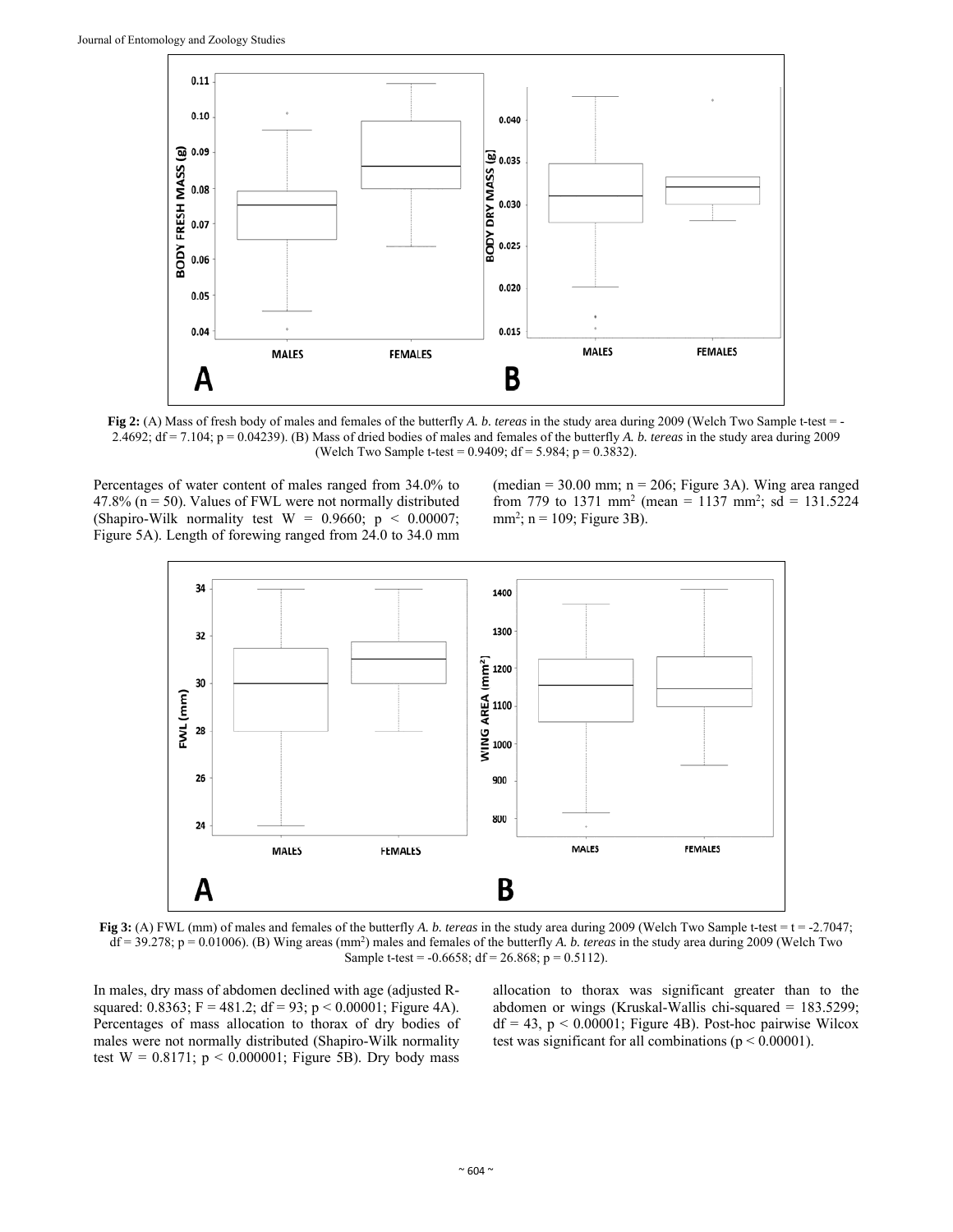

**Fig 4:** (A) Decrease of dry mass of abdomen with increasing age in males of *A. b. tereas*  $(R = -0.5476$ ;  $t = -5.1524$ ;  $df = 62$ ;  $p = 0.000001836$ . (B) Percentage of dry mass allocation to thorax, abdomen and wings of males of the butterfly *A. b. tereas* in the study area during 2009 (Kruskal-Wallis H = 222.2782, df = 2, p < 0.0001) with post-hoc Dunn test showing p < 0.05 for all combinations).

As the differences in FWL reaches 29.41% and mass allocation to thorax differences of 31.04%, this is an indication that some males could adopt the strategy of patrol because costs of perching are too high to pay.



**Fig 5:** (A) Plot of FWL size of males of the butterfly *A. b. tereas* in the study area during 2009 using qqplot() function to demonstrate nonnormality of data distribution (mean = 29.89; s. d. = 1.7385; Shapiro-Wilkinson normality test  $W = 0.9454$ ; p = 0.00002). (B) Plot of mass allocation to thorax of males of the butterfly *A. b. tereas* in the study area during 2009 using qqplot() function to demonstrate non-normality of data (mean = 29.96; s. d. = 1.71; Shapiro-Wilk normality test  $W = 0.8171$ ; p < 0.000001).

The AR ratio ranged from 2.21 to 4.52 ( $n = 109$ ; Figure 6A). WL ranged from 0.73 to 1.79 N/m<sup>2</sup> ( $n = 91$ ; Figure 6B).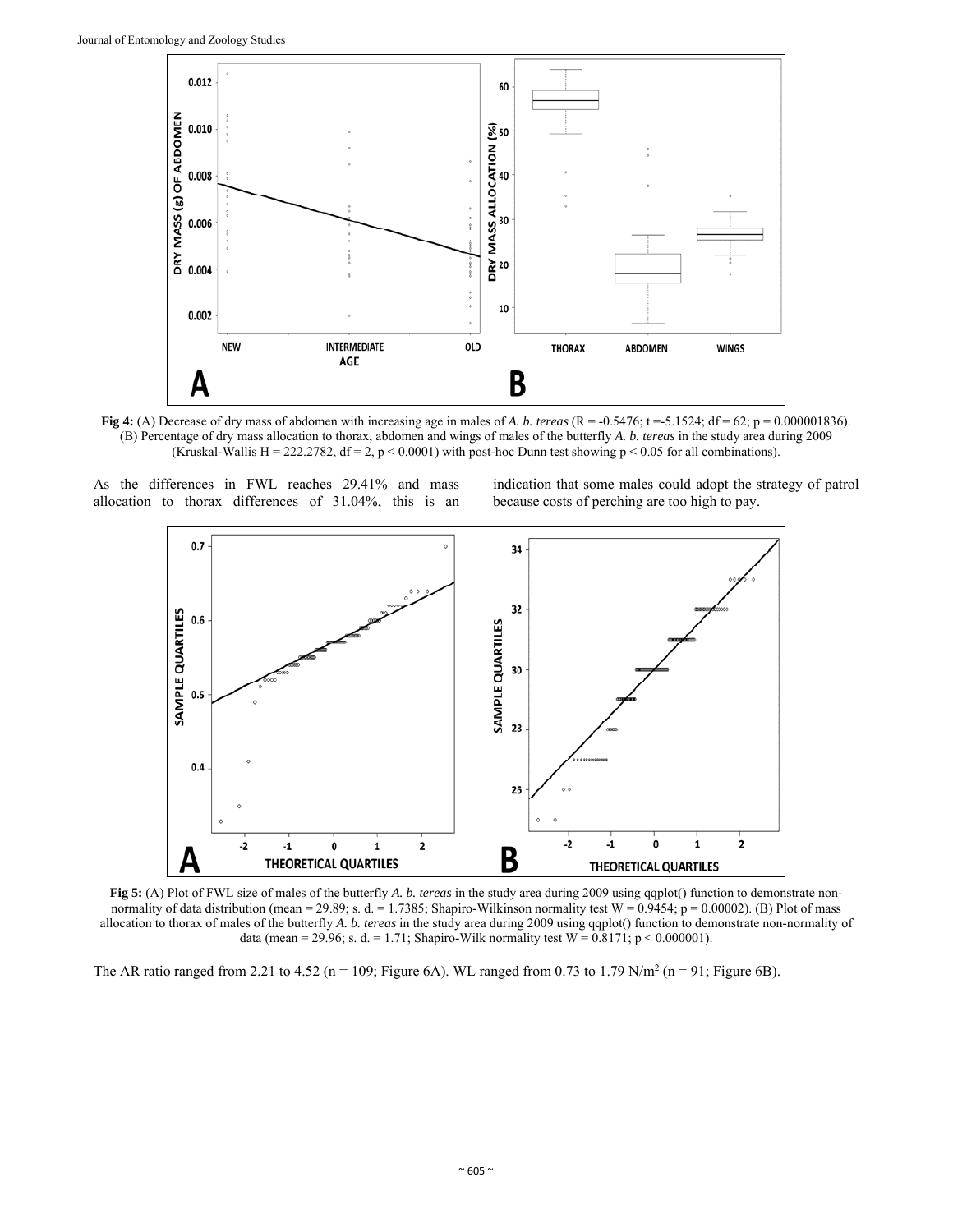

**Fig 6:** Wing traits of males of the butterfly *A. b. tereas* in the study area during 2009. **(A)** wing aspect ratio and **(B)** wing loading.

Plotting the dispersion of body dry mass against percentage of mass allocation to thorax of males (Figure 7) showed the formation of four groups of individuals:  $LA = light$  and agile;  $LS = light$  and slow;  $HA = heavy$  and agile, and  $HS = heavy$ and slow. Perchers would be type LA and patrollers HS. Only 20 (22%) are LS or HA. When the male copulates its rate between thorax mass/body mass will increase together with its flight capacity changing their status from LS or HS in direction to LA. However, its mating capacity is now lower due to depletion of his gonads.



**Fig 7:** Dispersion plot of body dry mass (g) versus wing loading (N/m2) of males of the butterfly *A. b. tereas* in the study area during 2009 showing a linear fit (y = -43.276x + 3.5597; R<sup>2</sup> = 0.67; R =  $0.82$ ;  $p \le 0.0001$ ). Shaded central rectangular area groups central quartiles from the medians of data. Four quadrants are created showing groups: LA = light and agile; LS = light and slow; HA = heavy and agile, and HS = heavy and slow. Perchers would be type LA and patrollers HS. Only 2 (22%) are LS or HA.

#### **4. Discussion**

The mass of emerged butterflies is dependent on the mass acquired by the larva during its development and this is dependent on the type and quantity of available food. By

example, mass of males of the orange-tip butterfly (*Anthocharis cardamines*; Pieridae), a European species, differs between hostplants and males reared on *Alliaria petiolata* (Brassicaceae) were bigger and emerged earlier than males reared on *Cardamine pratensis* (Brassicaceae) [34].

As WL is a composite of mass and wing area, it will vary with age and physiological state of the butterfly because water content is not constant along its life. Due to the dependency of butterflies to liquid alimentation and/or water loss by behavioral or environmental conditions the fresh body mass vary along time. However, she will lose substantial part of her body mass after oviposition. Different from body mass, wing area cannot increase with age but can decrease when pieces of wings are lost by predator attacks or during aerial contests between males. After eclosion, the bulk mass of an adult consists of reproductive reserves stored in the abdomen and flight muscles [35, 36, 37, 38, 39]. Moreover, the ratios of abdomen mass to total body mass also change with age since abdomen mass decreases with age in both wild and captive populations of some butterfly species [36, 40, 41]. This could affect an individual's flight ability over time [42].

Our data showed that old male butterflies had a mean body dry mass which was 2.3 times lesser than that one of the new butterflies. Svärd & Wiklund  $[43]$  showed that the mass of ejaculates of males of species of genera *Aporia*, *Pieris*, *Colias* and *Leptidea* (Pieridae) from Europe, could reach to 16% of male weight. If this rule is applicable on other pierid butterflies, we can state that during their adult life both sexes will have a considerable variation in their WL values.

Berwaerts *et al*. [44] showed in adults of both sexes of the butterfly *Pararge aegeria* (Nymphalidae) that the acceleration capacity was positively correlated with all phenotypic traits measured (total body mass, thorax mass, forewing area, forewing length, wing loading, aspect ratio and center of forewing area). These relationships were stronger in males due to differential mass allocation to the thorax than females, which supported the assumed mechanism behind the relationship between flight morphology and mate-locating behavior. Van Dyck & Wiklund [45] assumed the hypothesis that there is a decrease in male territoriality of the butterfly *Pararge aegeria* from late spring to summer, a decline in 'territorial perching' morphology (i.e. relative thorax mass,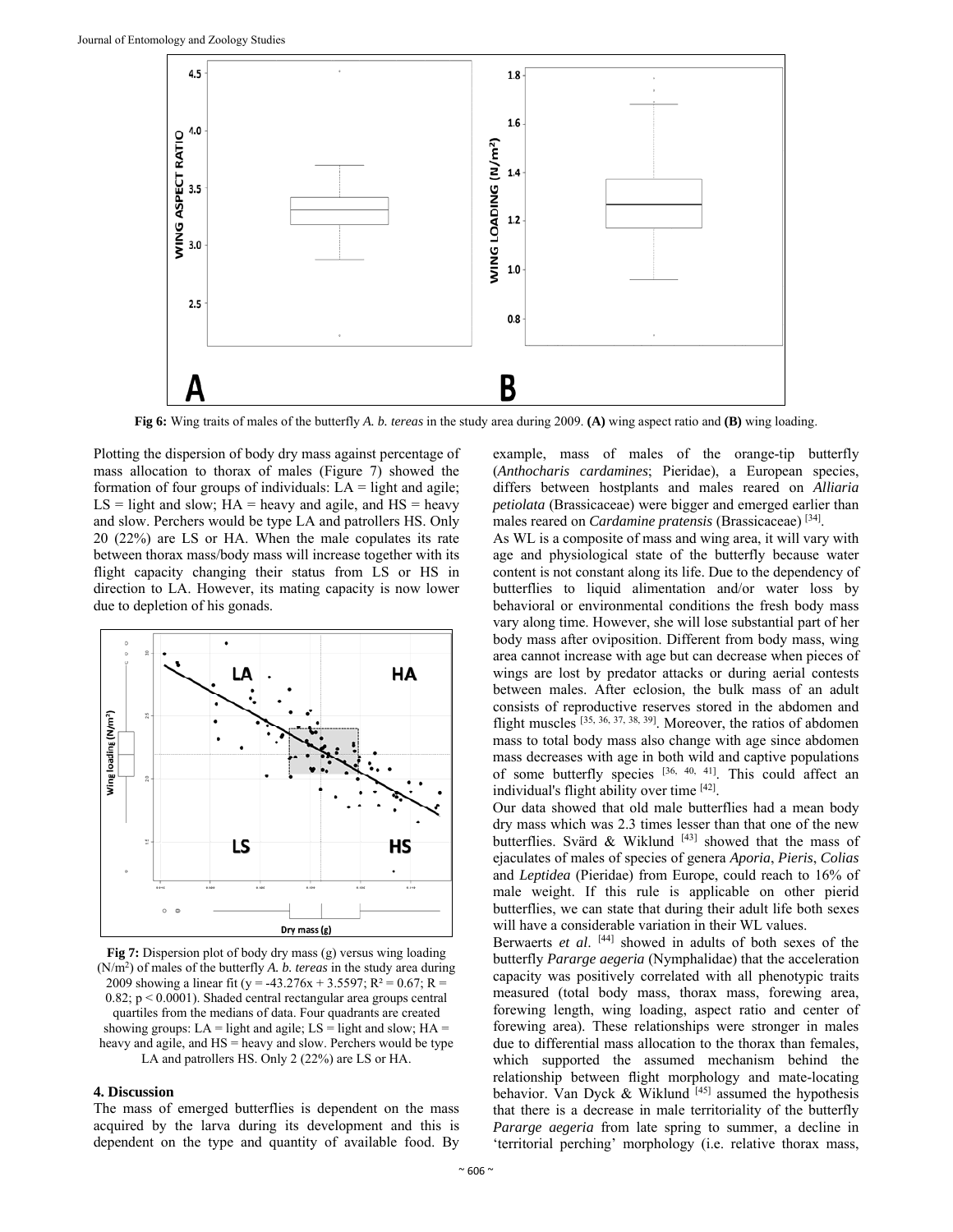wing loading and aspect ratio).

In the butterfly *A. b. tereas,* the variation of 31.0% of the percentage of dry mass allocation to thorax (32.9% to 63.9%) could be an indication that light males could adopt patrolling strategies because they could not afford to maintain a territory. In Europe, Van Dyck [19] found only 3.3% of this variation in males of *Pararge aegeria* (Nymphalidae: Satyrinae) which can adopt both strategies: patrolling or perching. Nevertheless, its capacity of to maintain a territory could decrease together to its age. If the focus is only WL, we also could hope changes because both body mass and wing area will vary along time. The first for the reasons above stated and the second because aerial contents with other males could produce wing damages. In this situation, the scenarios are not foreseeable.

Zheng *et al*. [46] found AR = 3.18 for *Vanessa cardui* (Nymphalidae), Dudley [21] found AR = 3.86 for *Aphrissa boisduvalii*, 2.47 for *Itaballia demophile*, (both Pieridae), and 5.09 for *Dryas iulia* (Nymphalidae).

In spite of the variation of WL found along the life of an adult butterfly it is a good index of characteristics of perching. The range of WL in males of *A. b. tereas*, between 0.73 to 1.79 N/m2 , shows some coherence to phylogenetic traits due that these values were in the range of variation of European species of Pieridae. Wickman [24], showed variation of WL ranging from  $0.40$  to  $1.00$  N/m<sup>2</sup> in seven species of Pieridae and 18 of Nymphalidae, and from  $1.00$  to  $1.20$  N/m<sup>2</sup> in 19 species of Hesperiidae, Papilionidae and Lycaenidae. Of the 15 species with higher WL values  $(> 1.50 \text{ N/m}^2)$ , 11 were perchers and four patrollers. Corbet [47] found WL values from  $0.56$  to  $0.83$  N/m<sup>2</sup> in four European species of Pieridae and from 1.20 to 1.80  $N/m^2$  in five species of Nymphalidae, three being perchers. Fric et al. <sup>[48]</sup> (2006) discussed AR and WL but did not show raw data. However, several values were in the range of species of other families which males are perchers.

# **5. Conclusion**

Concluding, we can agree with Braby & Nishida  $[26]$ hypothesis that the *Archonias* species have morphological traits associated with higher acceleration ability and speed, when compared with other pierid patrolling species*.* On the other hand, our data showed that some individuals of *A. b. tereas* do not have these morphological traits and, therefore could adopt the patrolling strategy.

# **6. Conflict of Interest**

The authors declare that there is no conflict of interests regarding the publication of this paper.

# **7. Author Contribution**

RBF conceived and designed the study, collected the data, analysed the data, wrote the paper, prepared figures and/or tables, reviewed drafts of the paper. TS-S collected the data, reviewed drafts of the paper.

# **8. Acknowledgments**

RBF thanks to FAPESP (Project BIOTA, grant 98/05101-8), to Universidade Católica de Santos for the logistic support and to A. R. Silva for help in field and laboratory work. TS-S thanks to University of Campinas Post Graduate Program in Ecology. We thank two anonymous reviewers for their comments in greatly improving this manuscript.

# **9. References**

- 1. Zera AJ, Harshman LG. The physiology of life history trade-offs in animals. Annual Review of Ecology and Systematics. 2001; 32:95-126.
- 2. Kermode AC. Mechanics of Flight, 11 th edition. Harlow, UK: Pearson Education Limited, 2006.
- 3. Scott JT. Mate-Locating Behavior of Butterflies, American Midland Naturalist. 1974; 91:103-117.
- 4. Rutowski RL. Sexual dimorphism, mating systems and ecology in butterflies, In: J. C. Choe, & B. J. Crespi (eds.) The evolution of mating systems in insects and arachnids*.* Cambridge University Press, Cambridge, 1997, 257*-*272.
- 5. Wiklund K. Sexual selection and the evolution of butterfly mating systems, *In:* C. L. Boggs, W. B. Watt, & P. R. Ehrlich (eds.) Butterflies: ecology and evolution taking flight. University of Chicago Press, Chicago, 2003, 67-90.
- 6. Baker RR. Territorial behaviour of the nymphalid butterflies, *Aglais urticae* (L.) and *Inachis io* (L.). Journal of Animal Ecology. 1972; 41:453-469.
- 7. Dennis RLH, Shreeve TG. Hostplant-habitat structure and the evolution of butterfly mate-locating behaviour. Zoological Journal of the Linnean Society. 1988; 94:301- 318.
- 8. Alcock J. The mating system of three territorial butterflies of Costa Rica. Journal of Research on the Lepidoptera. 1988; 26:89-97.
- 9. Alcock J. Male mate-locating behaviour in two Australian butterflies, *Anaphaeis java teutonia* (Pieridae) and *Acraea andromacha andromacha* (Fabricus) (Nymphalidae). Journal of Research on the Lepidoptera. 1993, 32:17.
- 10. Alcock J. Alternative mate-locating tactics in *Chlosyne californica* (Lepidoptera, Nymphalidae). Ethology. 1994; 97:103-118.
- 11. Bergman M, Wiklund C. Visual mate detection and mate flight pursuit in relation to sun spot size in a woodland territorial butterfly. Animal Behaviour. 2009; 78:17-23.
- 12. Benson WW, Haddad CFB, Zikán M. Territorial behavior and dominance in some heliconiine butterflies (Nymphalidae). Journal of Research on the Lepidoptera. 1989; 89:33-49.
- 13. Hernández MIM, Benson WW. Small-male advantage in the territorial butterfly. Animal Behaviour. 1998; 56:533- 540.
- 14. Peixoto PEC, Benson WW. Fat and body mass predict residency status in two tropical satyrine butterflies. Ethology. 2011; 117:722-730.
- 15. Peixoto PEC, Benson WW. Influence of previous residency and body mass in the territorial contests of the butterfly *Hermeuptychia fallax* (Lepidoptera: Satyrinae). Journal of Ethology. 2012; 30:61-68.
- 16. MRM Carvalho, Peixoto PEC, Benson WW. Territorial clashes in the Neotropical butterfly *Actinote pellenea* (Acraeinae): do disputes differ when contests get physical? Behavioral Ecology and Sociobiology. 2016; 70:199-207.
- 17. Takeuchi T, Yabuta S, Tsubaki Y. The erroneous courtship hypothesis: do insects really engage in aerial wars of attrition? Biological Journal of the Linnean Society. 2016; 118:970-981.
- 18. Willmer PG. Thermal biology and mate acquisition in ectotherms. Trends in Ecology and Evolution 1991; 6:369-399.